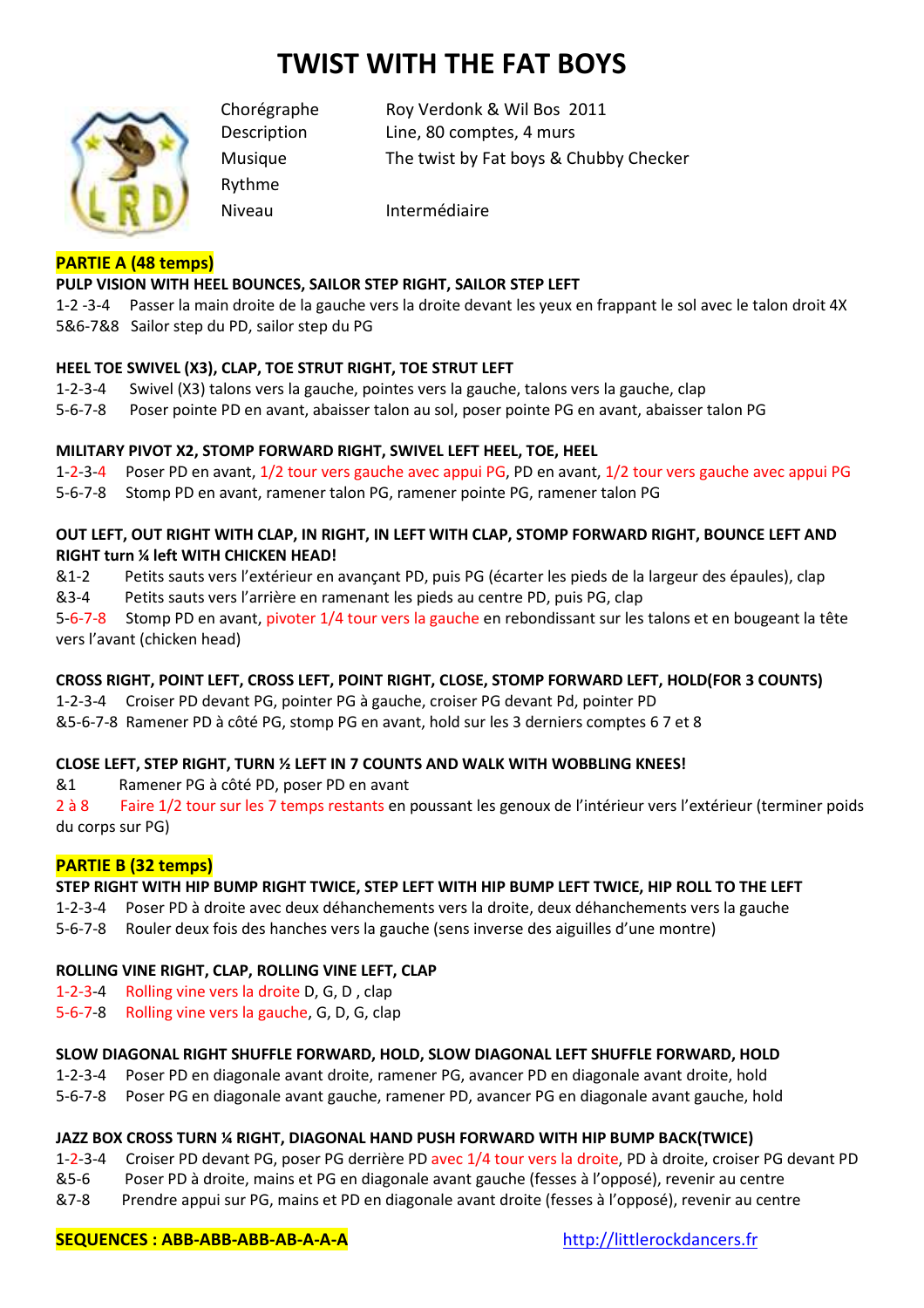Twist With The Fat Boys Choreographed by Roy Verdonk & Wil Bos

Description:Phrased, 4 wall, intermediate line dance Musique:**The Twist** by Fat Boys & Chubby Checker

Ordre:16-count intro, ABB, ABB, ABB, AB, A till end

Start dancing on lyrics

PART A

PULP VISION WITH HEEL BOUNCES, SAILOR STEP RIGHT, SAILOR STEP LEFT

1-2-3-4Move right hand from left to right in front of eyes to right while you bounce your right heel

5&6Right sailor step

7&8Cross left behind right, step right to side, step left together

HEEL TOE SWIVEL (X3), CLAP, TOE STRUT RIGHT, TOE STRUT LEFT

1-2-3-4Swivel heels left, swivels toes left, swivel heels left, clap

5-6Step right forward toes, step down on right heel

7-8Step left forward toes, step down on left heel

STEP FORWARD RIGHT, TURN ½ LEFT, STEP FORWARD RIGHT, TURN ½ LEFT, STOMP FORWARD RIGHT, SWIVEL LEFT HEEL, TOE, HEEL

1-2Step right forward, turn ½ left (weight to left)

3-4Step right forward, turn ½ left (weight to left)

5-6-7-8Stomp right forward, swivel heel left inwards right, swivel toes left inwards right, swivel heel left inwards right

OUT LEFT, OUT RIGHT WITH CLAP, IN RIGHT, IN LEFT WITH CLAP, STOMP FORWARD RIGHT, BOUNCE LEFT AND RIGHT turn ¼ left WITH CHICKEN HEAD!

&1-2Jump out forward right, jump out forward left (feet shoulder width apart), clap

&3-4Jump in back right, jump in back left (feet together), clap

5-6-7-8Stomp right forward, bounce on both heels turn ¼ left while nod head forward, back

CROSS RIGHT, POINT LEFT, CROSS LEFT, POINT RIGHT, CLOSE, STOMP FORWARD LEFT, HOLD(FOR 3 COUNTS)

1-2Cross right over left, point toes left to the left side

3-4Cross left over right, point toes right to the right side

&5Close right together, stomp left forward

6-7-8Hold for 3 counts

CLOSE LEFT, STEP RIGHT, TURN ½ LEFT IN 7 COUNTS AND WALK WITH WOBBLING KNEES!

&-1Left beside right, step right forward

2-8Walk in seven counts a turn ½ left, and push your knees in and out.(weight ends on left) PART B

STEP RIGHT WITH HIP BUMP RIGHT TWICE, STEP LEFT WITH HIP BUMP LEFT TWICE, HIP ROLL TO THE LEFT

1-2Step right to the right side and bump right hip to the right twice

3-4Bump hips left to left side (twice)

5-6-7-8Roll your hips in a circle 2 times to the left

ROLLING VINE RIGHT, CLAP, ROLLING VINE LEFT, CLAP

1-2Turn ¼ right and step right forward, ½ right step left back

3-4Turn ¼ right and step right to side, clap

5-6Turn ¼ left and step left forward, turn ½ left and step right back

7-8Turn ¼ left and step left to side, clap

SLOW DIAGONAL RIGHT SHUFFLE FORWARD, HOLD, SLOW DIAGONAL LEFT SHUFFLE FORWARD, HOLD

1-2-3-4Step right diagonally forward, close left together, step right diagonally forward, hold

5-6-7-8Step left diagonally forward, close right together, step left diagonally forward, hold

Hand movements; on count 1-3-5-7 when you step forward use your hands like pulling yourself forward JAZZ BOX CROSS TURN ¼ RIGHT, DIAGONAL HAND PUSH FORWARD WITH HIP BUMP BACK(TWICE)